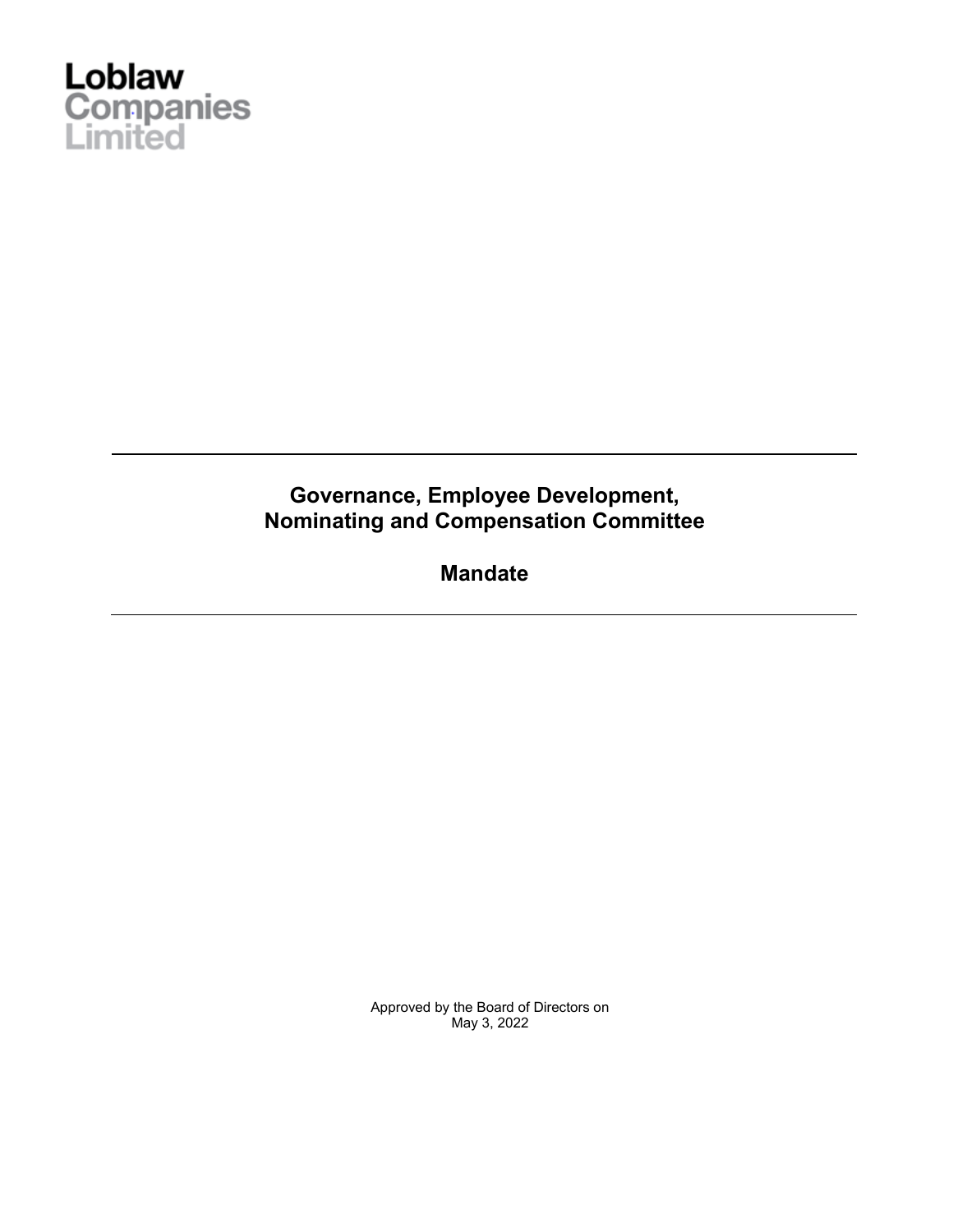# **TABLE OF CONTENTS**

| $\mathbf 1$    |     |                                                                      |  |
|----------------|-----|----------------------------------------------------------------------|--|
| 2.             |     |                                                                      |  |
| $3_{-}$        |     |                                                                      |  |
| 4              |     |                                                                      |  |
| 5.             |     |                                                                      |  |
| 6.             |     |                                                                      |  |
|                | (a) |                                                                      |  |
|                | (b) |                                                                      |  |
|                | (c) |                                                                      |  |
|                | (d) |                                                                      |  |
|                | (e) |                                                                      |  |
|                | (f) | Recruit Directors for Board Committees and Filling Vacancies 3       |  |
|                | (g) | Performance Assessment of the Board, Board Committees and Individual |  |
|                |     |                                                                      |  |
|                | (h) |                                                                      |  |
|                | (i) |                                                                      |  |
|                | (i) |                                                                      |  |
|                | (k) |                                                                      |  |
|                | (1) |                                                                      |  |
|                | (m) | Assessment and Compensation of the Chairman and President 5          |  |
|                | (n) |                                                                      |  |
|                | (0) |                                                                      |  |
|                | (p) |                                                                      |  |
| 7 <sub>1</sub> |     |                                                                      |  |
| 8.             |     |                                                                      |  |
| 9.             |     |                                                                      |  |
|                |     |                                                                      |  |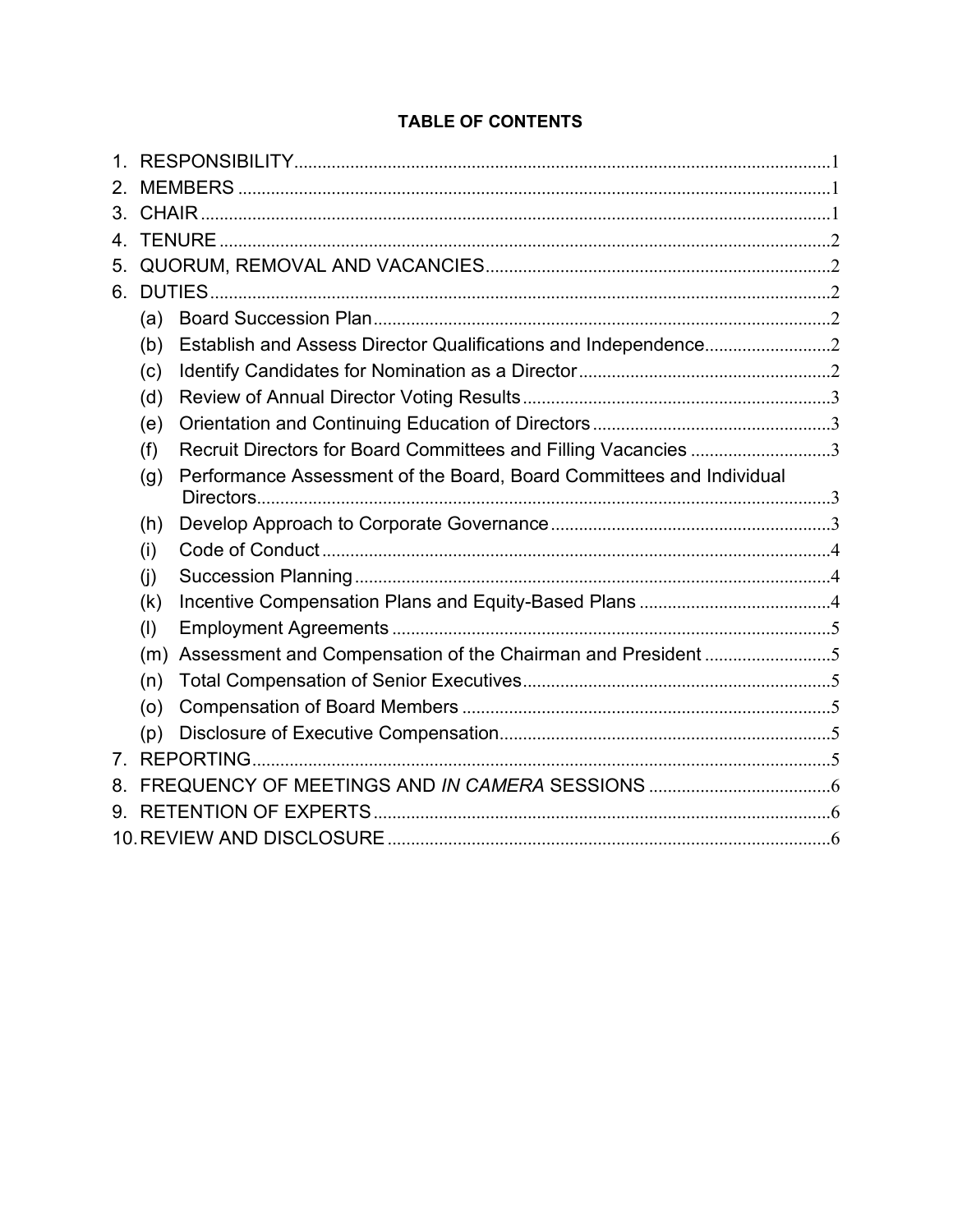## **LOBLAW COMPANIES LIMITED (the "Company")**

## **Governance, Employee Development, Nominating and Compensation Committee**

## **Committee Mandate**

### **1. RESPONSIBILITY**

The Governance, Employee Development, Nominating and Compensation Committee (the "Committee") is responsible for:

- identifying candidates qualified for election or appointment to the Company's Board of Directors ("Board");
- determining the number of directors and composition for each of the committees of the Board;
- assisting in educating directors and assessing their performance on an ongoing basis;
- developing the Company's approach to corporate governance and recommending to the Board corporate governance principles to be followed by the Company;
- discharging the Board's responsibilities relating to total compensation of senior executives, including reviewing for approval to the Board the adoption of, or any material change in, any of the Company's executive compensation plans;
- overseeing the Company's succession planning for senior executives;
- reporting to the shareholders on executive compensation; and
- performing the additional duties set out in this Mandate or otherwise delegated to the Committee by the Board.

#### **2. MEMBERS**

The Board must appoint a minimum of three directors to be members of the Committee. The majority of the members of the Committee shall be independent.

For the purpose of this Mandate, a director is "independent" if they would be independent within the meaning of the applicable Canadian securities laws, as the same may be amended from time to time.

#### **3. CHAIR**

Each year, the Board shall appoint one member to be Chair of the Committee who shall be an independent director. If, in any year, the Board does not appoint a Chair, the incumbent Chair shall continue in office until a successor is appointed. In accordance with the mandate of the Board, the Chair of the Committee shall act as Lead Director. The Board has adopted and approved a position description for the Chair which sets out their role and responsibilities.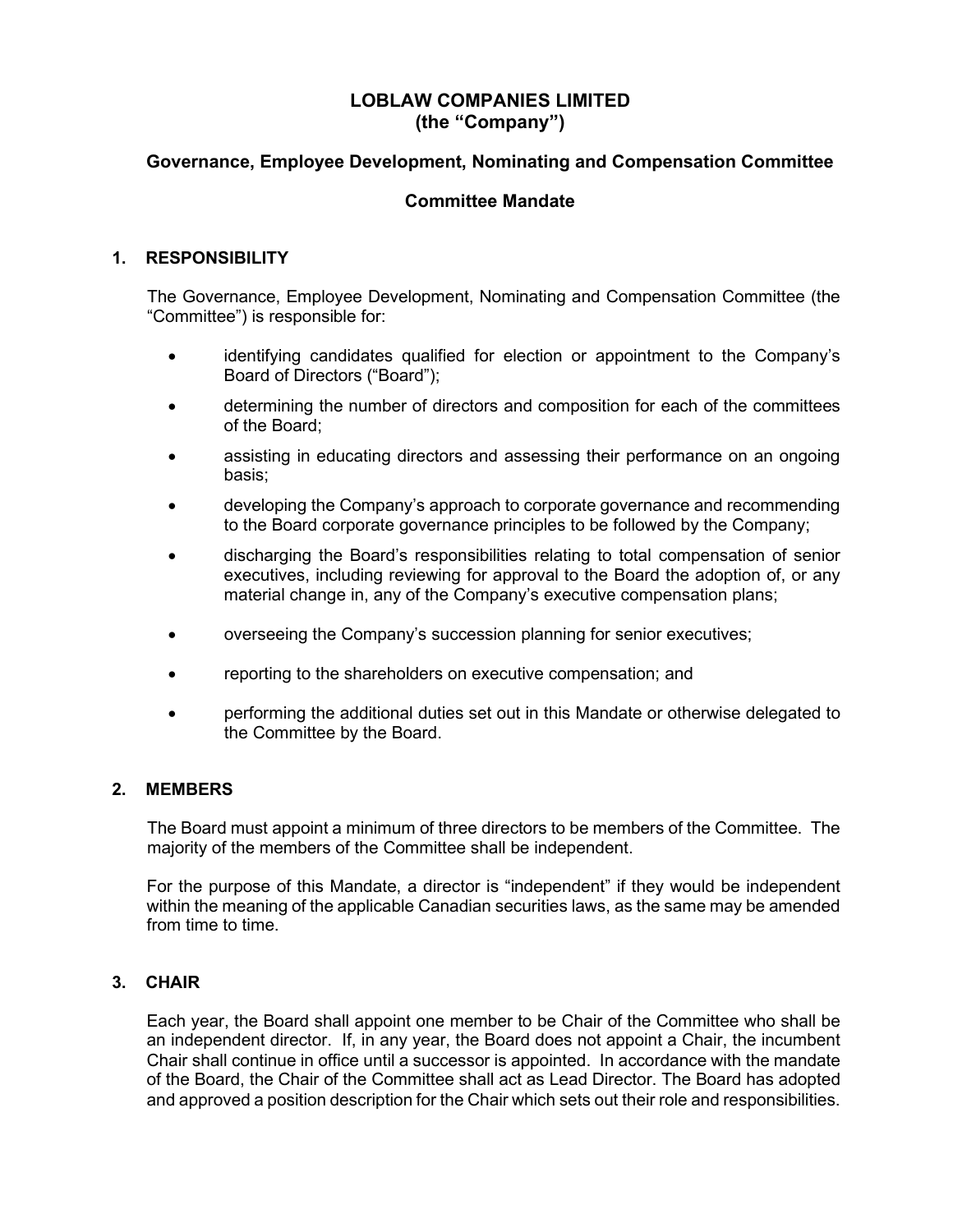#### **4. TENURE**

Each member shall hold office until their term as a member of the Committee expires or is terminated.

#### **5. QUORUM, REMOVAL AND VACANCIES**

A majority of the Committee's members shall constitute a quorum. Any member may be removed and replaced at any time by the Board. The Board shall fill vacancies in the Committee by appointment from among the members of the Board. If a vacancy exists on the Committee, the remaining members shall exercise all powers so long as a quorum remains in office.

#### **6. DUTIES**

The Committee will have the duties set out below as well as any other duties that are specifically delegated to the Committee by the Board.

#### **(a) Board Succession Plan**

The Committee shall develop and maintain, as required, a Board succession plan.

The Committee will consider resignations received pursuant to the Company's majority voting policy and make recommendations to the Board on whether or not such resignations should be accepted.

#### **(b) Establish and Assess Director Qualifications and Independence**

The Committee shall establish the qualification standards for directors relating to, among other things, the competencies, skills and personal qualities that should be sought in candidates for Board membership, having in mind the skills and competencies the Board as a whole should possess. The Committee shall also annually assess the competencies and skills of the Board.

The Committee shall conduct an annual assessment of the independence of each director with reference to the applicable Canadian corporate governance guidelines and securities law.

#### **(c) Identify Candidates for Nomination as a Director**

The Committee shall develop and recommend to the Board from time to time a list of candidates for Board election or appointment with a view to enhancing the independence and quality of nominees to be elected by the shareholders at the annual general meeting of shareholders, and with consideration to diversity of views, experiences, skill sets, gender and ethnicity, and to the Board's aspiration to reflect the diverse and changing demographics of the markets in which the Company operates. The Committee should determine if each such candidate would be an independent director within the meaning of the relevant securities rules.

The Chair of the Committee, with the assistance of the Chairman and President and one or more other directors appointed by the Board, should approach candidates for Board membership, to: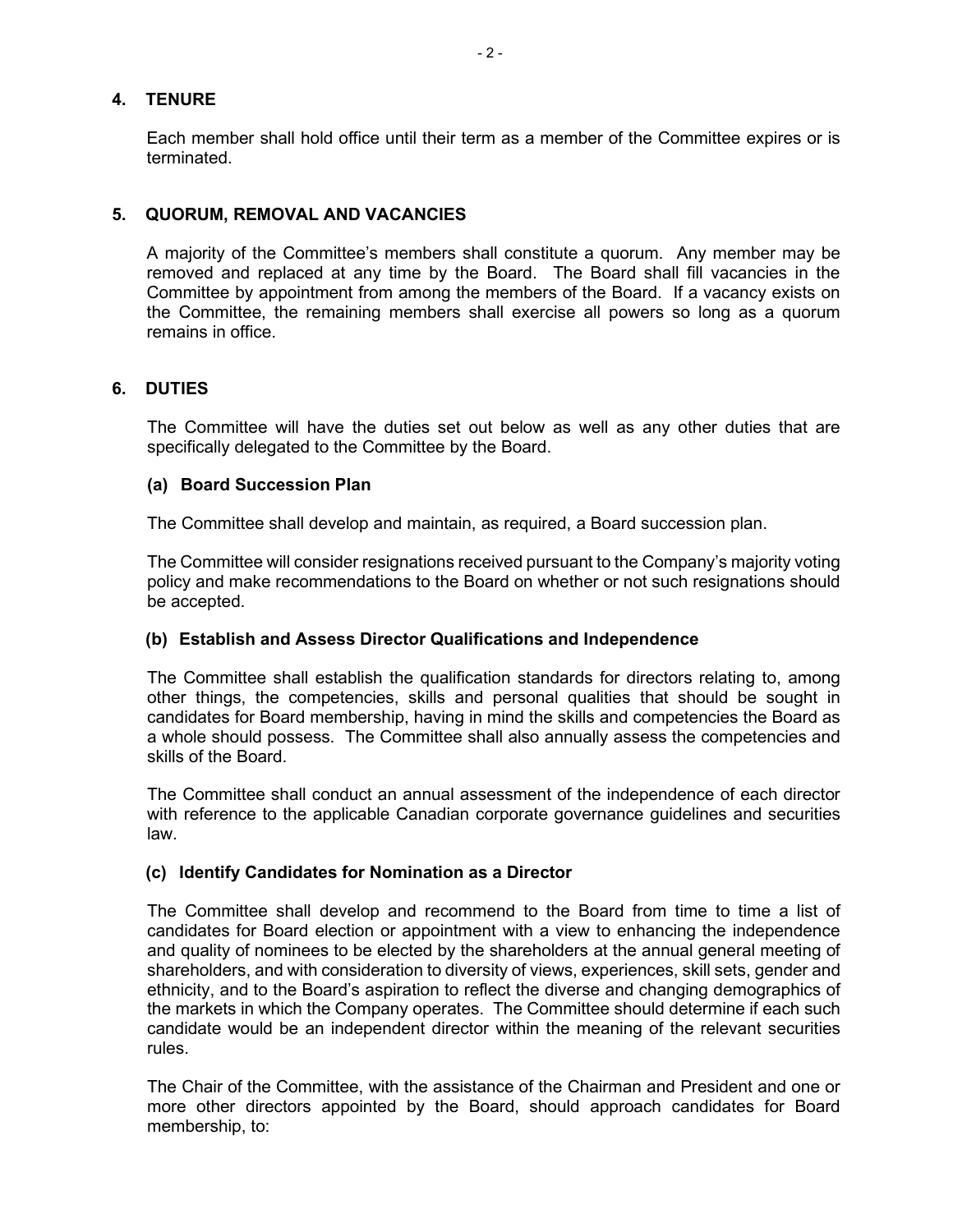- explore the candidates' interest in joining the Board and seek their consent to act as a director;
- assess the candidates' skills and competencies; and
- confirm that interested candidates understand the role of a director and the contribution a director is expected to make to the Board, including the commitment of time and energy that the Company expects of its directors.

The Committee shall from time to time consider the appropriate size of the Board with a view to facilitating proper decision making.

## **(d) Review of Annual Director Voting Results**

The Committee will review and consider the voting results for each individual nominee director following the annual general meeting of shareholders. The Committee will consider any resignation submissions resulting from the voting at the annual general meeting of shareholders.

## **(e) Orientation and Continuing Education of Directors**

The Committee should take steps to satisfy itself that:

- new directors are given a proper orientation to both the Company and their responsibilities and duties as directors; and
- the Company provides appropriate continuing education opportunities for directors.

## **(f) Recruit Directors for Board Committees and Filling Vacancies**

The Committee will recommend to the Board those directors the Committee considers qualified for appointment to the Audit Committee, the Governance, Employee Development, Nominating and Compensation Committee, the Risk and Compliance Committee and the Pension Committee. Where a vacancy occurs at any time in the membership of any committee of the Board, the Committee will recommend to the Board a director to fill such vacancy.

#### **(g) Performance Assessment of the Board, Board Committees and Individual Directors**

The Committee will review on an annual basis the effectiveness and performance of the Board, and all committees of the Board.

The Committee will evaluate directors on an ongoing basis to assess their suitability for re-election.

#### **(h) Develop Approach to Corporate Governance**

The Committee has the authority and responsibility to review the Company's overall approach to corporate governance and to make recommendations to the Board in this regard. Among other things, the Committee has the authority and responsibility to:

• develop or review the mandates of the Board and this Committee and recommend to the Board the adoption of or amendments to the mandates;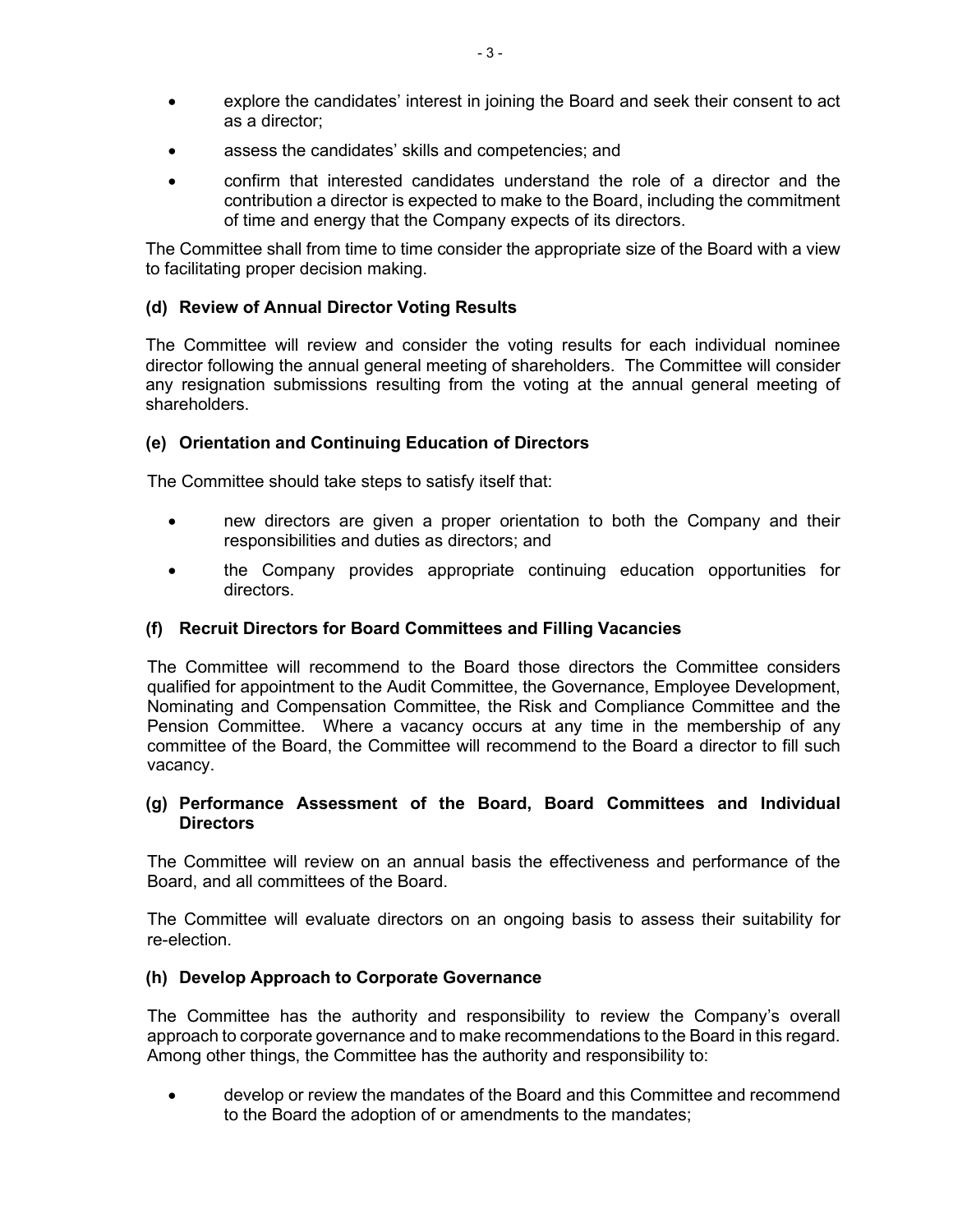- consider and recommend the implementation of structures and procedures to ensure that the Board can function independently of management and without conflicts of interest, including scheduling, at regular intervals, meetings of the Board without management present;
- monitor the relationship between officers and the Board, and recommend a process whereby the directors will have access to, and have an effective relationship with, management of the Company;
- at least annually, review the equity-based holdings of the directors and senior executive officers relative to the Company's Share Ownership Policy;
- be available as a forum for addressing the concerns of individual directors;
- work with the Chairman and President and other members of management to ensure that the Company has a strong corporate governance culture; and
- monitor developments in the area of corporate governance and undertake other initiatives that may be desirable to maintain high standards of corporate governance.

#### **(i) Code of Conduct**

The Committee shall monitor the effectiveness of the Company's code of conduct (the "Code") to confirm that it appropriately addresses, among other things, conflicts of interest, corporate opportunities, confidentiality, fair dealing, protection and proper use of the Company's assets, compliance with applicable laws and the reporting of illegal or unethical behaviour, and also establish mechanisms to facilitate the effective operation of the Code and the granting of waivers of the Code. The Committee shall approve any material waivers of the Code that are sought by directors or officers. It is acknowledged that the Audit Committee receives periodic reporting on any material matters arising from known or suspected violations of the Code as it relates to financial and accounting matters.

#### **(j) Succession Planning**

The Committee shall review the Company's organizational structure, consider succession planning for senior executives and recommend policies and principles for the selection and performance review of the senior executives, including the Chairman and President, as well as policies regarding the appointment, training and monitoring of other senior executives.

#### **(k) Incentive Compensation Plans and Equity-Based Plans**

The Committee shall:

- make recommendations to the Board with respect to adoption and amendment of executive incentive compensation plans and equity-based plans;
- approve any employment inducement option awards or other equity-compensation awards;
- approve all stock options granted under the Company's stock option plan including the entitlement, vesting, exercise price and all other matters relating to the plan; and
- approve all incentive bonus plans and all awards under such plans.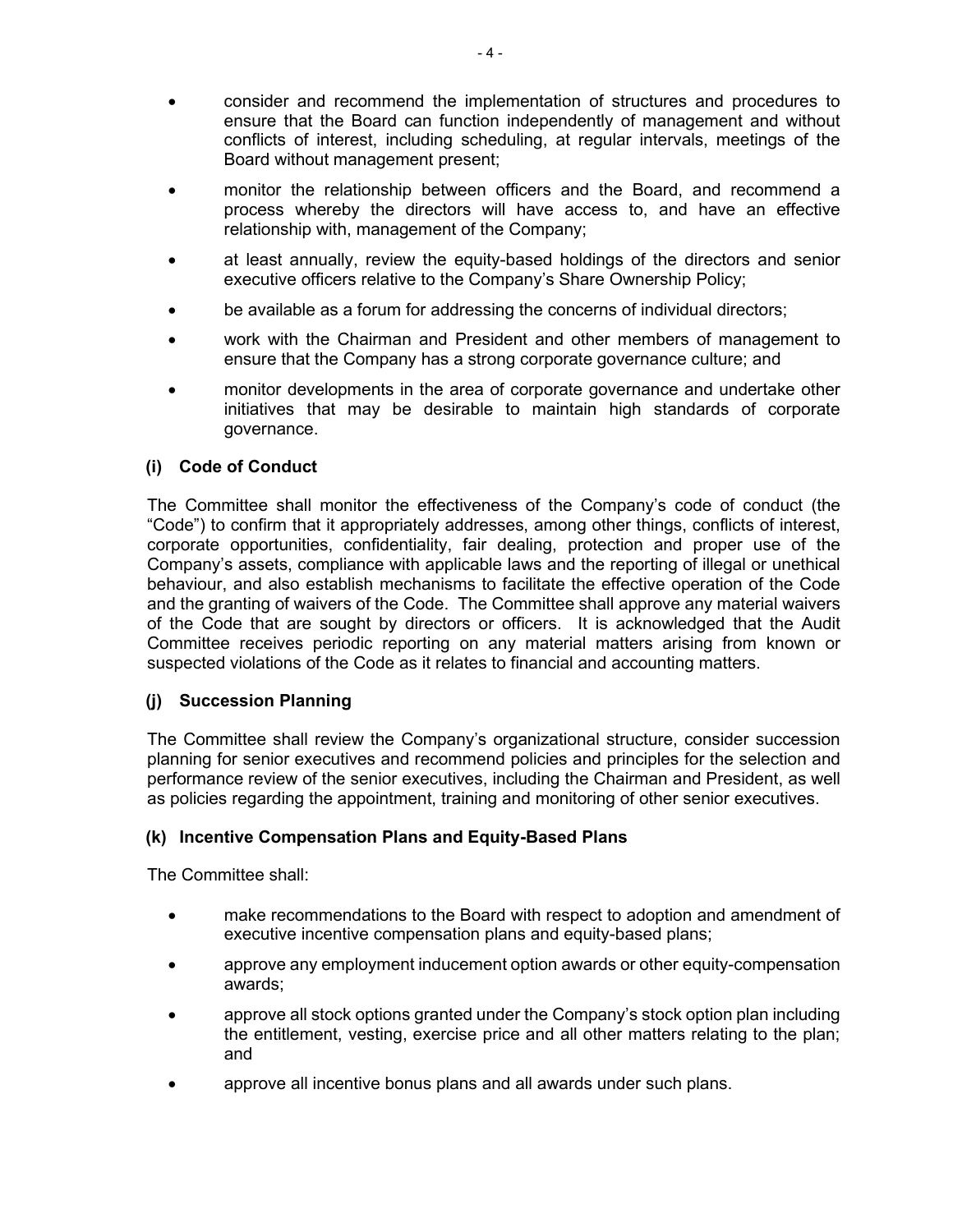## **(l) Employment Agreements**

The Committee shall review and approve the terms of employment of the Company's named executive officers (NEOs) as disclosed in the Company's proxy circular.

## **(m) Assessment and Compensation of the Chairman and President**

The Committee shall:

- together with the Chairman and President, develop a position description for the Chairman and President, setting out the Chairman and President's authority and responsibilities;
- review and approve the corporate goals and objectives that are relevant to the compensation of the Chairman and President; and
- evaluate the performance of the Chairman and President in meeting their respective goals and objectives.

When determining the long-term incentive component of the compensation of the Chairman and President, the Committee shall consider the Company's performance and relative shareholder return and the value of similar incentive awards granted to senior executives of comparable organizations.

#### **(n) Total Compensation of Senior Executives**

The Committee shall review and approve the compensation of the NEOs and may periodically assess the NEO compensation in light of the compensation paid to NEOs of comparable organizations. The Committee shall review and approve the total compensation of each of the Company's senior executives, including executive compensation plans, pension and retirement benefits, health and welfare benefits and any other perquisites granted to senior executives.

#### **(o) Compensation of Board Members**

The Committee shall review, and recommend to the Board, the compensation to be paid to the directors and to members and chairs of Board committees.

#### **(p) Disclosure of Executive Compensation**

The Committee shall be responsible for reviewing all public disclosure relating to executive compensation, including the Compensation Discussion and Analysis contained in the Company's proxy circular.

#### **7. REPORTING**

The Committee shall report to the Board on:

- the effectiveness of the Board and all committees of the Board, other than the Governance, Employee Development, Nominating and Compensation Committee;
- the approval of stock option grants under the Company's stock option plan;
- the approval of all incentive bonus plans;